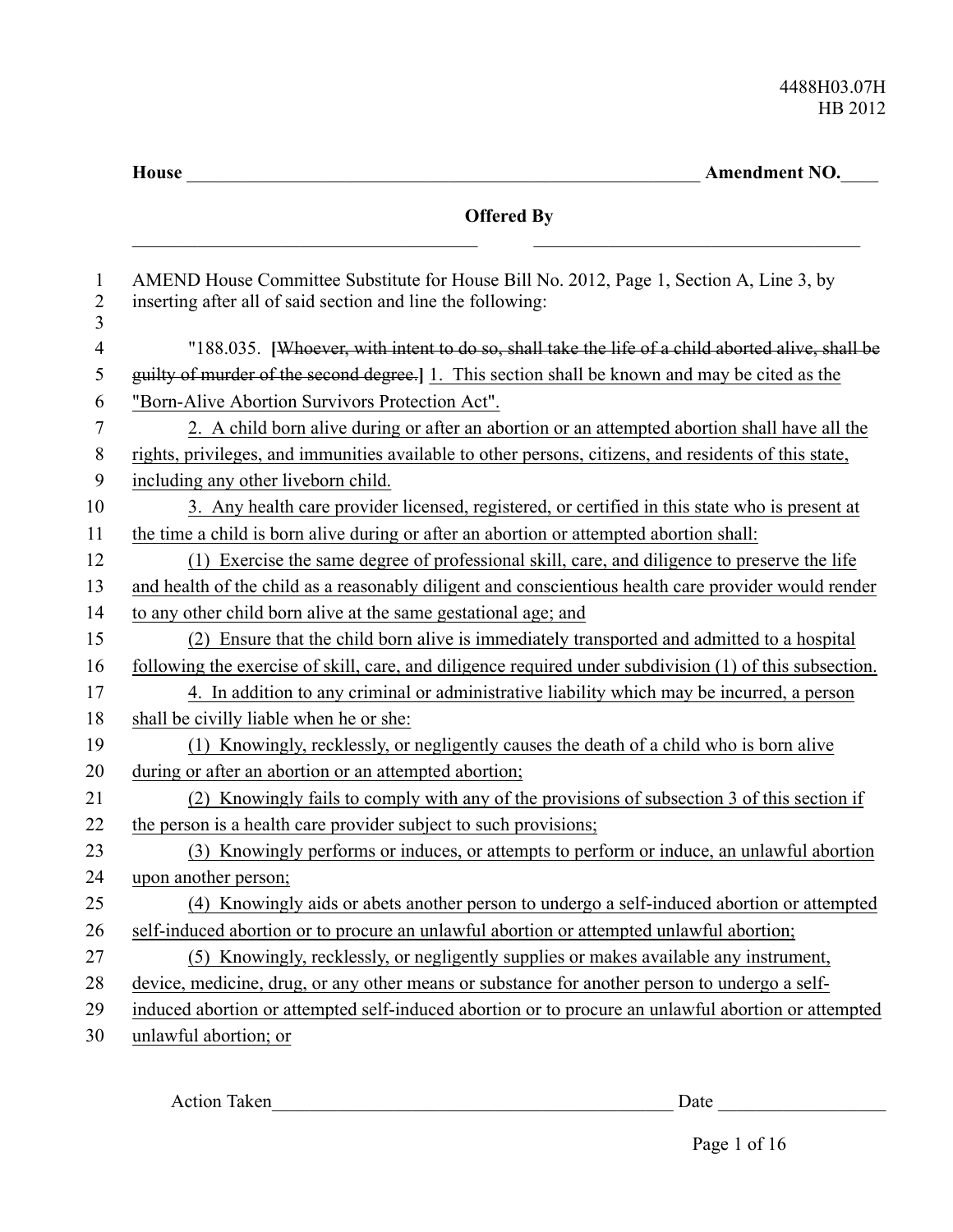| $\mathbf{1}$   | (6) Knowingly incites, solicits, or otherwise uses speech or writing as an integral part of                |
|----------------|------------------------------------------------------------------------------------------------------------|
| $\overline{2}$ | conduct in violation of a valid criminal statute to influence another person to undergo a self-induced     |
| 3              | abortion or attempted self-induced abortion or to procure an unlawful abortion or attempted                |
| $\overline{4}$ | unlawful abortion.                                                                                         |
| 5              | 5. If injury or death arises out of or results from any circumstance under subsection 4 of this            |
| 6              | section to any of the following persons, including:                                                        |
| 7              | (1) A person upon whom the unlawful abortion or attempted unlawful abortion was                            |
| 8              | performed or induced;                                                                                      |
| 9              | (2) A person who underwent a self-induced abortion or attempted self-induced abortion or                   |
| 10             | who procured an unlawful abortion or attempted unlawful abortion;                                          |
| 11             | (3) A child who was born alive during or after an abortion or attempted abortion; or                       |
| 12             | (4) An unborn child,                                                                                       |
| 13             | then a cause of action for personal injury, bodily injury, or wrongful death may be brought. In a          |
| 14             | cause of action for wrongful death, the spouse, partner, parents, siblings, and children of the            |
| 15             | deceased person, child, or unborn child shall be entitled to bring the action. Damages for injury or       |
| 16             | death may be recovered for, including, but not limited to, any damages described in chapters 537           |
| 17             | and 538 that are applicable; loss of future fertility; loss of love and companionship of the spouse,       |
| 18             | partner, parent, child, unborn child, or sibling; and for injury to or destruction of the spouse, partner, |
| 19             | parent, child, unborn child, or sibling relationship in such amount as, under all the circumstances of     |
| 20             | the case, may be just. The court shall also award a prevailing plaintiff reasonable attorney's fees and    |
| 21             | litigation costs, including, but not limited to, expert witness fees and expenses as part of the costs.    |
| 22             | A defendant shall not be permitted to plead or prove as a defense that the plaintiff or deceased           |
| 23             | person assumed the risk of undergoing, or consented to undergo, a self-induced abortion or                 |
|                |                                                                                                            |
| 24             | attempted self-induced abortion or that the plaintiff or deceased person assumed the risk of               |
| 25             | procuring, or consented to procure, an unlawful abortion or attempted unlawful abortion. The fact          |
| 26             | that a plaintiff or deceased person consented to undergo a self-induced abortion or attempted self-        |
| 27             | induced abortion or to procure an unlawful abortion or attempted unlawful abortion shall not, in and       |
| 28             | of itself, be considered evidence of contributory or comparative negligence. Any exculpatory               |
| 29             | agreement between or among parties that is related to undergoing a self-induced abortion or                |
| 30             | attempted self-induced abortion or to procuring an unlawful abortion or attempted unlawful abortion        |
| 31             | shall be against public policy and shall be void."; and                                                    |
| 32             |                                                                                                            |
| 33             | Further amend said bill, Page 3, Section 188.165, Line 10, by inserting after all of said section and      |
| 34<br>35       | line the following:                                                                                        |
| 36             | "188.202. 1. No federal act, law, executive order, administrative order, rule, or regulation               |
| 37             | shall infringe on the right of the people of Missouri to:                                                  |
| 38             | (1) Protect state sovereignty and state taxpayers by restricting public funds, public facilities,          |
| 39             | and public employees from being used to perform, induce, or assist in an abortion, except as               |
|                |                                                                                                            |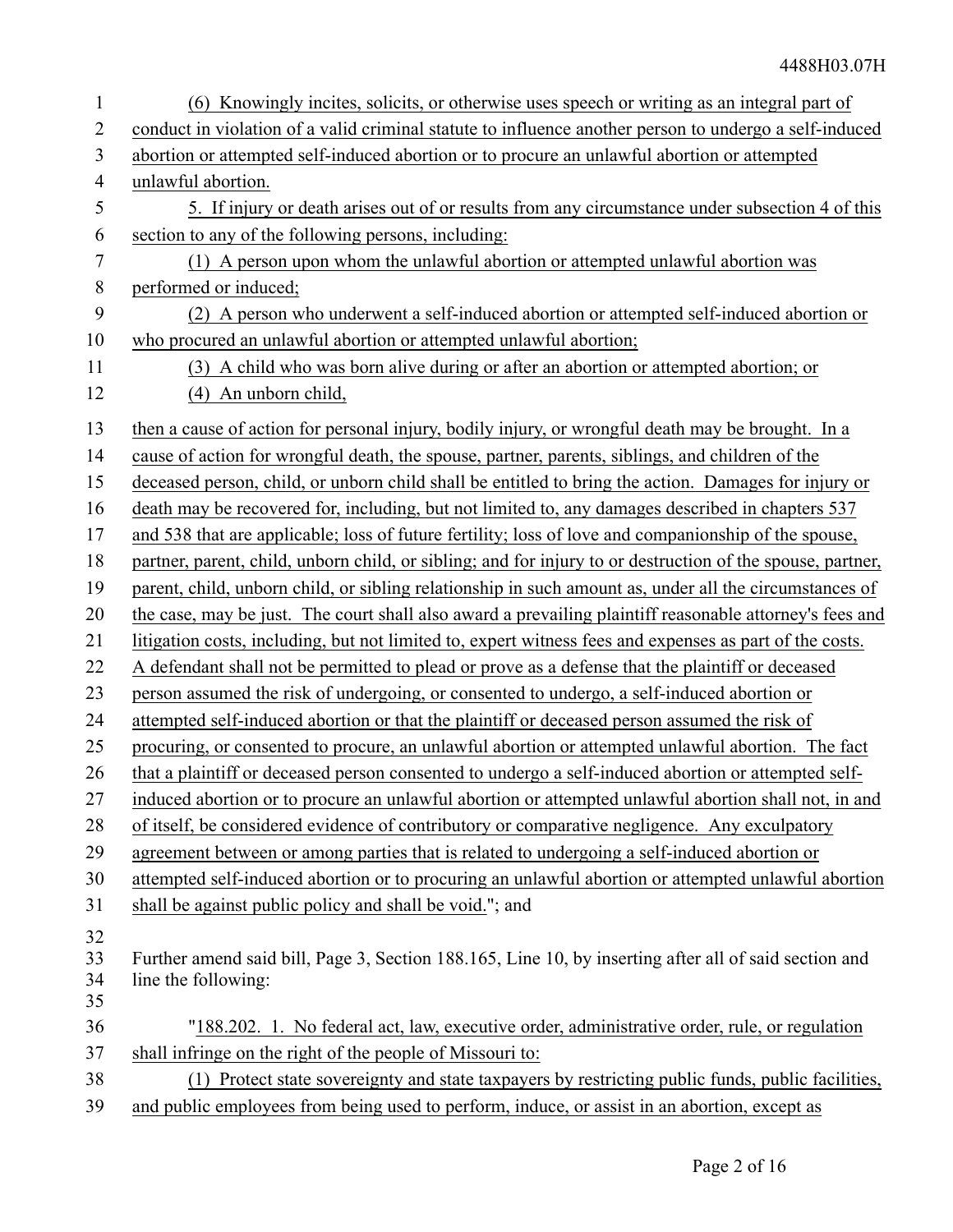| $\mathbf{1}$   | provided for in state statutes;                                                                         |
|----------------|---------------------------------------------------------------------------------------------------------|
| $\overline{2}$ | (2) Encourage childbirth over abortion in the use of the state's public funds, public facilities,       |
| 3              | and public employees;                                                                                   |
| $\overline{4}$ | (3) Defend the religious beliefs or moral convictions of any person who, or entity which,               |
| 5              | does not want to be forced to directly or indirectly fund or participate in abortion;                   |
| 6              | (4) Prevent the state or its political subdivisions from being coerced, compelled, or                   |
| 7              | commandeered by the federal government to enact, administer, or enforce a federal regulatory            |
| 8              | program that directly or indirectly funds abortion; or                                                  |
| 9              | (5) Prohibit the federal government from commanding or conscripting public officials of the             |
| 10             | state or its political subdivisions to enforce a federal regulatory program that directly or indirectly |
| 11             | funds abortion.                                                                                         |
| 12             | 2. In any action to enforce the provisions of sections 188.200 to 188.215 by a taxpayer                 |
| 13             | under the provisions of section 188.220, a court of competent jurisdiction may order injunctive or      |
| 14             | other equitable relief, recovery of damages or other legal remedies, or both, as well as payment of     |
| 15             | reasonable attorney's fees, costs, and expenses of the taxpayer. The relief and remedies set forth      |
| 16             | shall not be deemed exclusive and shall be in addition to any other relief or remedies permitted by     |
| 17             | law.                                                                                                    |
| 18             | 3. In addition to a cause of action brought by a taxpayer under section 188.220, the attorney           |
| 19             | general is also authorized to bring a cause of action to enforce the provisions of sections 188.200 to  |
| 20             | 188.215.                                                                                                |
| 21             | 188.207. It shall be unlawful for any public funds to be expended to any abortion facility, or          |
| 22             | to any affiliate or associate of such abortion facility.                                                |
| 23             | 188.220. Any taxpayer of this state or its political subdivisions shall have standing to bring          |
| 24             | [suit in a circuit court of proper venue] a cause of action in any court or administrative agency of    |
| 25             | competent jurisdiction to enforce the provisions of sections 188.200 to 188.215.                        |
| 26             | 208.152. 1. MO HealthNet payments shall be made on behalf of those eligible needy                       |
| 27             | persons as described in section 208.151 who are unable to provide for it in whole or in part, with      |
| 28             | any payments to be made on the basis of the reasonable cost of the care or reasonable charge for the    |
| 29             | services as defined and determined by the MO HealthNet division, unless otherwise hereinafter           |
| 30             | provided, for the following:                                                                            |
| 31             | (1) Inpatient hospital services, except to persons in an institution for mental diseases who            |
| 32             | are under the age of sixty-five years and over the age of twenty-one years; provided that the MO        |
| 33             | HealthNet division shall provide through rule and regulation an exception process for coverage of       |
| 34             | inpatient costs in those cases requiring treatment beyond the seventy-fifth percentile professional     |
| 35             | activities study (PAS) or the MO HealthNet children's diagnosis length-of-stay schedule; and            |
| 36             | provided further that the MO HealthNet division shall take into account through its payment system      |
| 37             | for hospital services the situation of hospitals which serve a disproportionate number of low-income    |
| 38             | patients;                                                                                               |
| 39             | (2) All outpatient hospital services, payments therefor to be in amounts which represent no             |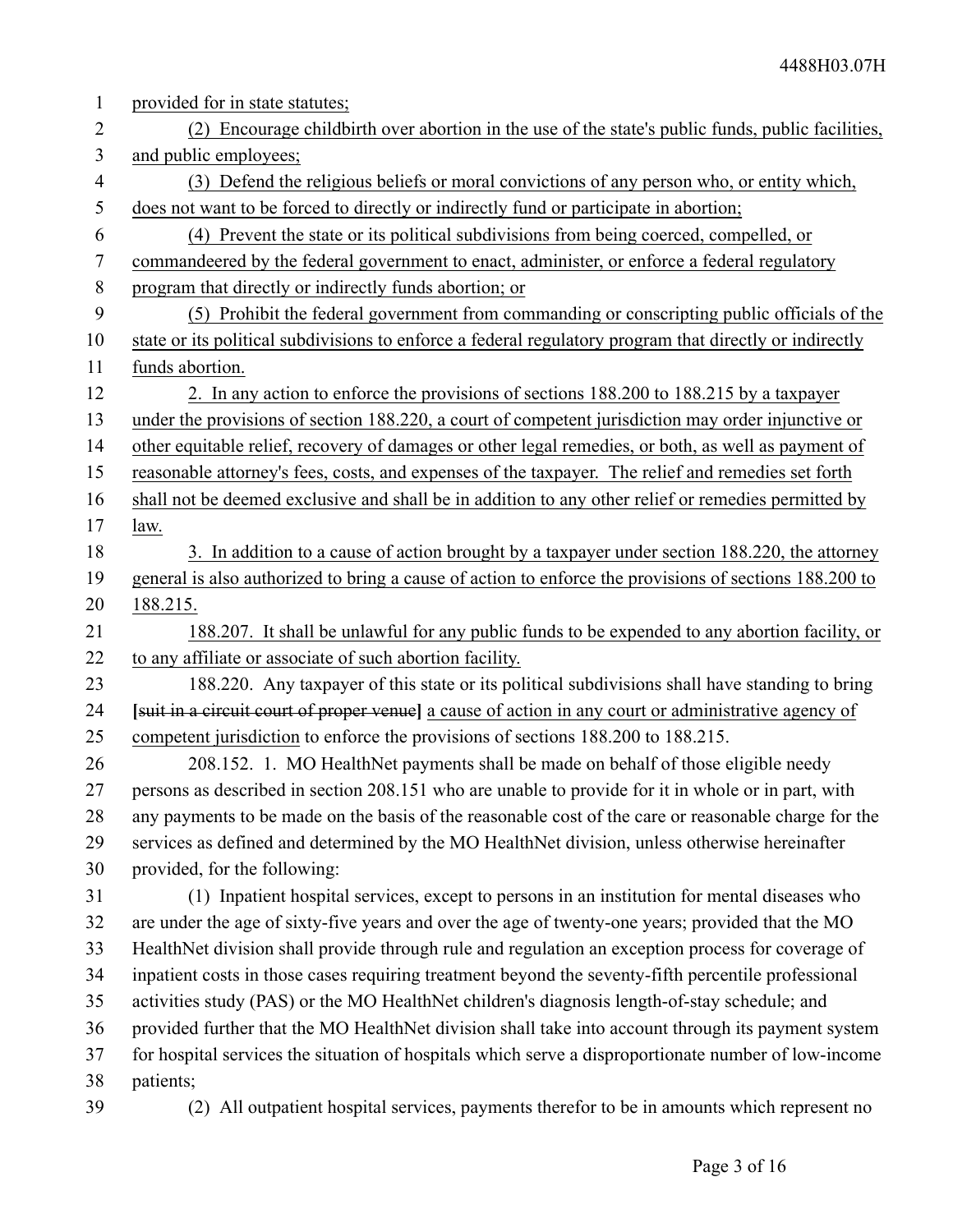more than eighty percent of the lesser of reasonable costs or customary charges for such services, 1

determined in accordance with the principles set forth in Title XVIII A and B, Public Law 89-97, 2

1965 amendments to the federal Social Security Act (42 U.S.C. Section 301, et seq.), but the MO 3

HealthNet division may evaluate outpatient hospital services rendered under this section and deny 4

payment for services which are determined by the MO HealthNet division not to be medically 5

necessary, in accordance with federal law and regulations; 6

7

(3) Laboratory and X-ray services;

(4) Nursing home services for participants, except to persons with more than five hundred thousand dollars equity in their home or except for persons in an institution for mental diseases who are under the age of sixty-five years, when residing in a hospital licensed by the department of health and senior services or a nursing home licensed by the department of health and senior services or appropriate licensing authority of other states or government-owned and -operated institutions which are determined to conform to standards equivalent to licensing requirements in Title XIX of the federal Social Security Act (42 U.S.C. Section 301, et seq.), as amended, for nursing facilities. The MO HealthNet division may recognize through its payment methodology for nursing facilities those nursing facilities which serve a high volume of MO HealthNet patients. The MO HealthNet division when determining the amount of the benefit payments to be made on behalf of persons under the age of twenty-one in a nursing facility may consider nursing facilities furnishing care to persons under the age of twenty-one as a classification separate from other 8 9 10 11 12 13 14 15 16 17 18 19

nursing facilities; 20

(5) Nursing home costs for participants receiving benefit payments under subdivision (4) of this subsection for those days, which shall not exceed twelve per any period of six consecutive months, during which the participant is on a temporary leave of absence from the hospital or nursing home, provided that no such participant shall be allowed a temporary leave of absence unless it is specifically provided for in his plan of care. As used in this subdivision, the term "temporary leave of absence" shall include all periods of time during which a participant is away from the hospital or nursing home overnight because he is visiting a friend or relative; 21 22 23 24 25 26 27

(6) Physicians' services, whether furnished in the office, home, hospital, nursing home, or elsewhere; provided that, no funds shall be expended to any abortion facility, as defined in section 188.015, or to any affiliate or associate of such abortion facility; 28 29 30

(7) Subject to appropriation, up to twenty visits per year for services limited to examinations, diagnoses, adjustments, and manipulations and treatments of malpositioned articulations and structures of the body provided by licensed chiropractic physicians practicing 31 32 33

within their scope of practice. Nothing in this subdivision shall be interpreted to otherwise expand MO HealthNet services; 34 35

(8) Drugs and medicines when prescribed by a licensed physician, dentist, podiatrist, or an advanced practice registered nurse; except that no payment for drugs and medicines prescribed on and after January 1, 2006, by a licensed physician, dentist, podiatrist, or an advanced practice registered nurse may be made on behalf of any person who qualifies for prescription drug coverage 36 37 38 39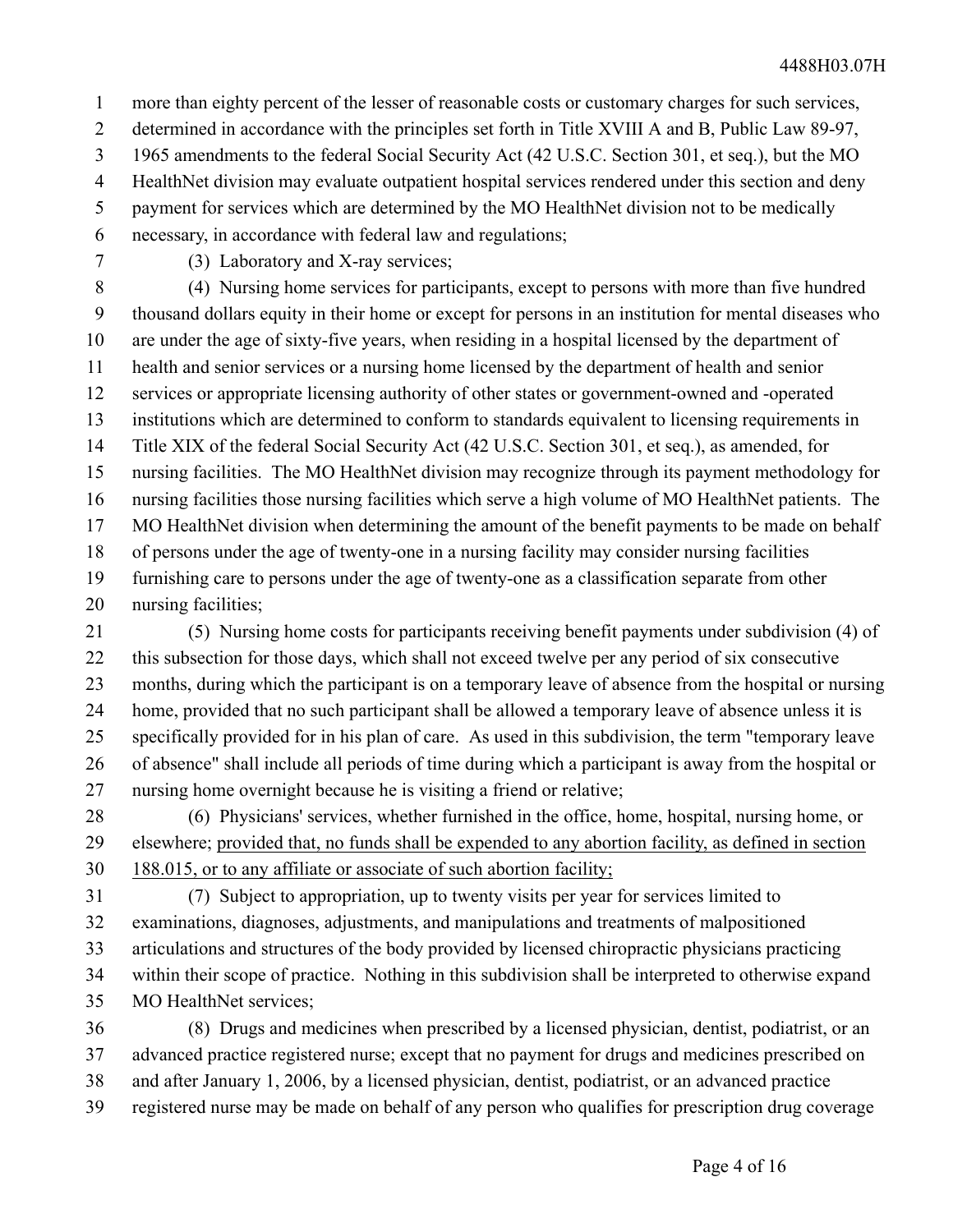- under the provisions of P.L. 108-173; 1
- (9) Emergency ambulance services and, effective January 1, 1990, medically necessary transportation to scheduled, physician-prescribed nonelective treatments; 2 3

(10) Early and periodic screening and diagnosis of individuals who are under the age of twenty-one to ascertain their physical or mental defects, and health care, treatment, and other measures to correct or ameliorate defects and chronic conditions discovered thereby. Such services shall be provided in accordance with the provisions of Section 6403 of P.L. 101-239 and federal regulations promulgated thereunder; 4 5 6 7 8

9

(11) Home health care services;

(12) Family planning as defined by federal rules and regulations; provided that, no funds shall be expended to any abortion facility, as defined in section 188.015, or to any affiliate or associate of such abortion facility; and further provided, however, that such family planning services shall not include abortions or any abortifacient drug or device that is used for the purpose of inducing an abortion unless such abortions are certified in writing by a physician to the MO HealthNet agency that, in the physician's professional judgment, the life of the mother would be endangered if the fetus were carried to term; 10 11 12 13 14 15 16

(13) Inpatient psychiatric hospital services for individuals under age twenty-one as defined in Title XIX of the federal Social Security Act (42 U.S.C. Section 1396d, et seq.); 17 18

(14) Outpatient surgical procedures, including presurgical diagnostic services performed in ambulatory surgical facilities which are licensed by the department of health and senior services of the state of Missouri; except, that such outpatient surgical services shall not include persons who are eligible for coverage under Part B of Title XVIII, Public Law 89-97, 1965 amendments to the federal Social Security Act, as amended, if exclusion of such persons is permitted under Title XIX, Public Law 89-97, 1965 amendments to the federal Social Security Act, as amended; 19 20 21 22 23 24

(15) Personal care services which are medically oriented tasks having to do with a person's physical requirements, as opposed to housekeeping requirements, which enable a person to be treated by his or her physician on an outpatient rather than on an inpatient or residential basis in a hospital, intermediate care facility, or skilled nursing facility. Personal care services shall be rendered by an individual not a member of the participant's family who is qualified to provide such services where the services are prescribed by a physician in accordance with a plan of treatment and are supervised by a licensed nurse. Persons eligible to receive personal care services shall be those persons who would otherwise require placement in a hospital, intermediate care facility, or skilled nursing facility. Benefits payable for personal care services shall not exceed for any one participant one hundred percent of the average statewide charge for care and treatment in an intermediate care facility for a comparable period of time. Such services, when delivered in a residential care facility or assisted living facility licensed under chapter 198 shall be authorized on a tier level based on the services the resident requires and the frequency of the services. A resident of such facility who qualifies for assistance under section 208.030 shall, at a minimum, if prescribed by a physician, qualify for the tier level with the fewest services. The rate paid to providers for each tier of service 25 26 27 28 29 30 31 32 33 34 35 36 37 38 39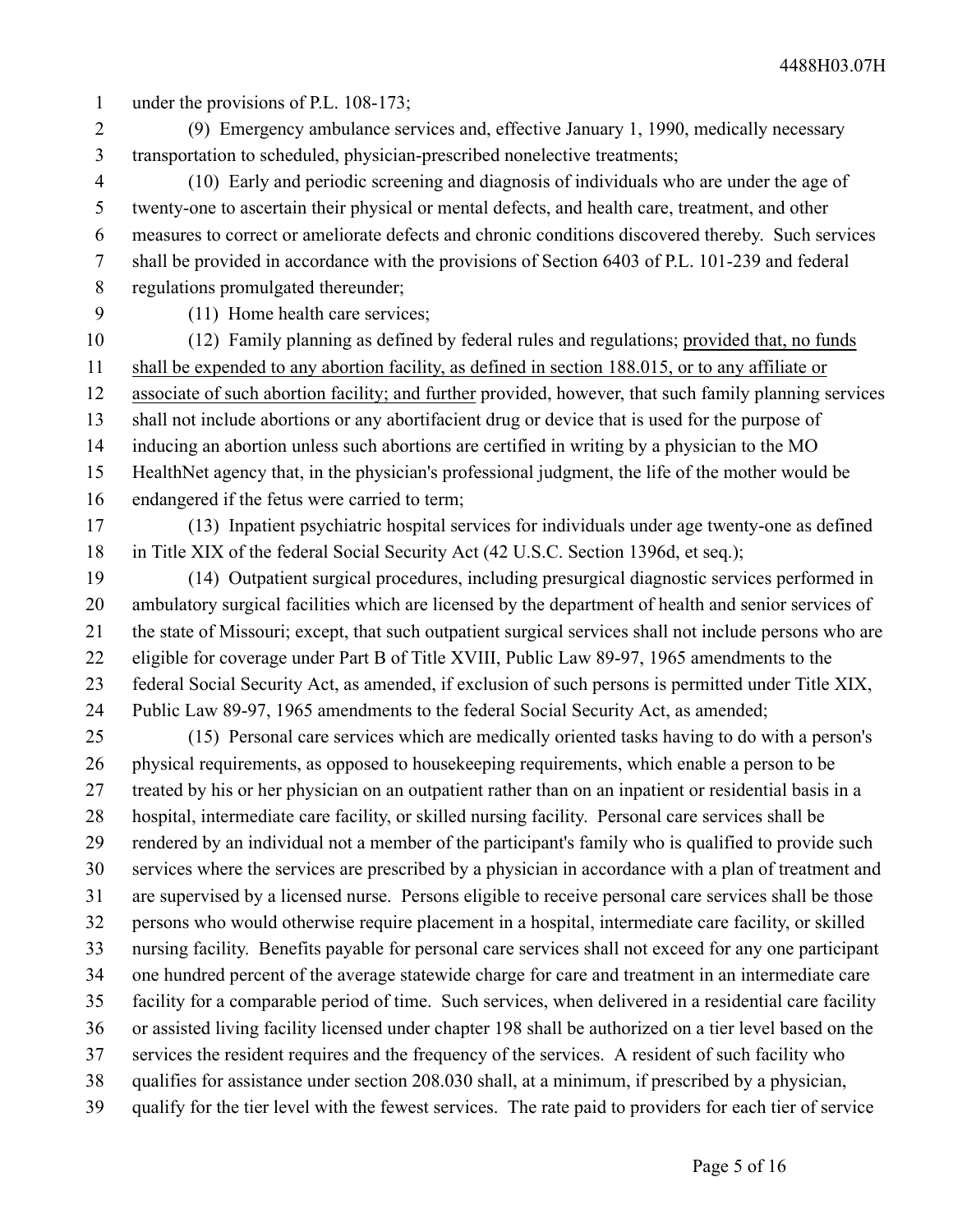shall be set subject to appropriations. Subject to appropriations, each resident of such facility who qualifies for assistance under section 208.030 and meets the level of care required in this section shall, at a minimum, if prescribed by a physician, be authorized up to one hour of personal care services per day. Authorized units of personal care services shall not be reduced or tier level lowered unless an order approving such reduction or lowering is obtained from the resident's personal physician. Such authorized units of personal care services or tier level shall be transferred with such resident if he or she transfers to another such facility. Such provision shall terminate upon receipt of relevant waivers from the federal Department of Health and Human Services. If the Centers for Medicare and Medicaid Services determines that such provision does not comply with the state plan, this provision shall be null and void. The MO HealthNet division shall notify the revisor of statutes as to whether the relevant waivers are approved or a determination of noncompliance is made; 1 2 3 4 5 6 7 8 9 10 11 12

(16) Mental health services. The state plan for providing medical assistance under Title XIX of the Social Security Act, 42 U.S.C. Section 301, as amended, shall include the following mental health services when such services are provided by community mental health facilities operated by the department of mental health or designated by the department of mental health as a community mental health facility or as an alcohol and drug abuse facility or as a child-serving agency within the comprehensive children's mental health service system established in section 630.097. The department of mental health shall establish by administrative rule the definition and criteria for designation as a community mental health facility and for designation as an alcohol and drug abuse facility. Such mental health services shall include: 13 14 15 16 17 18 19 20 21

(a) Outpatient mental health services including preventive, diagnostic, therapeutic, rehabilitative, and palliative interventions rendered to individuals in an individual or group setting by a mental health professional in accordance with a plan of treatment appropriately established, implemented, monitored, and revised under the auspices of a therapeutic team as a part of client services management; 22 23 24 25 26

(b) Clinic mental health services including preventive, diagnostic, therapeutic, rehabilitative, and palliative interventions rendered to individuals in an individual or group setting by a mental health professional in accordance with a plan of treatment appropriately established, implemented, monitored, and revised under the auspices of a therapeutic team as a part of client services management; 27 28 29 30 31

(c) Rehabilitative mental health and alcohol and drug abuse services including home and community-based preventive, diagnostic, therapeutic, rehabilitative, and palliative interventions rendered to individuals in an individual or group setting by a mental health or alcohol and drug abuse professional in accordance with a plan of treatment appropriately established, implemented, monitored, and revised under the auspices of a therapeutic team as a part of client services management. As used in this section, mental health professional and alcohol and drug abuse professional shall be defined by the department of mental health pursuant to duly promulgated rules. With respect to services established by this subdivision, the department of social services, MO 32 33 34 35 36 37 38 39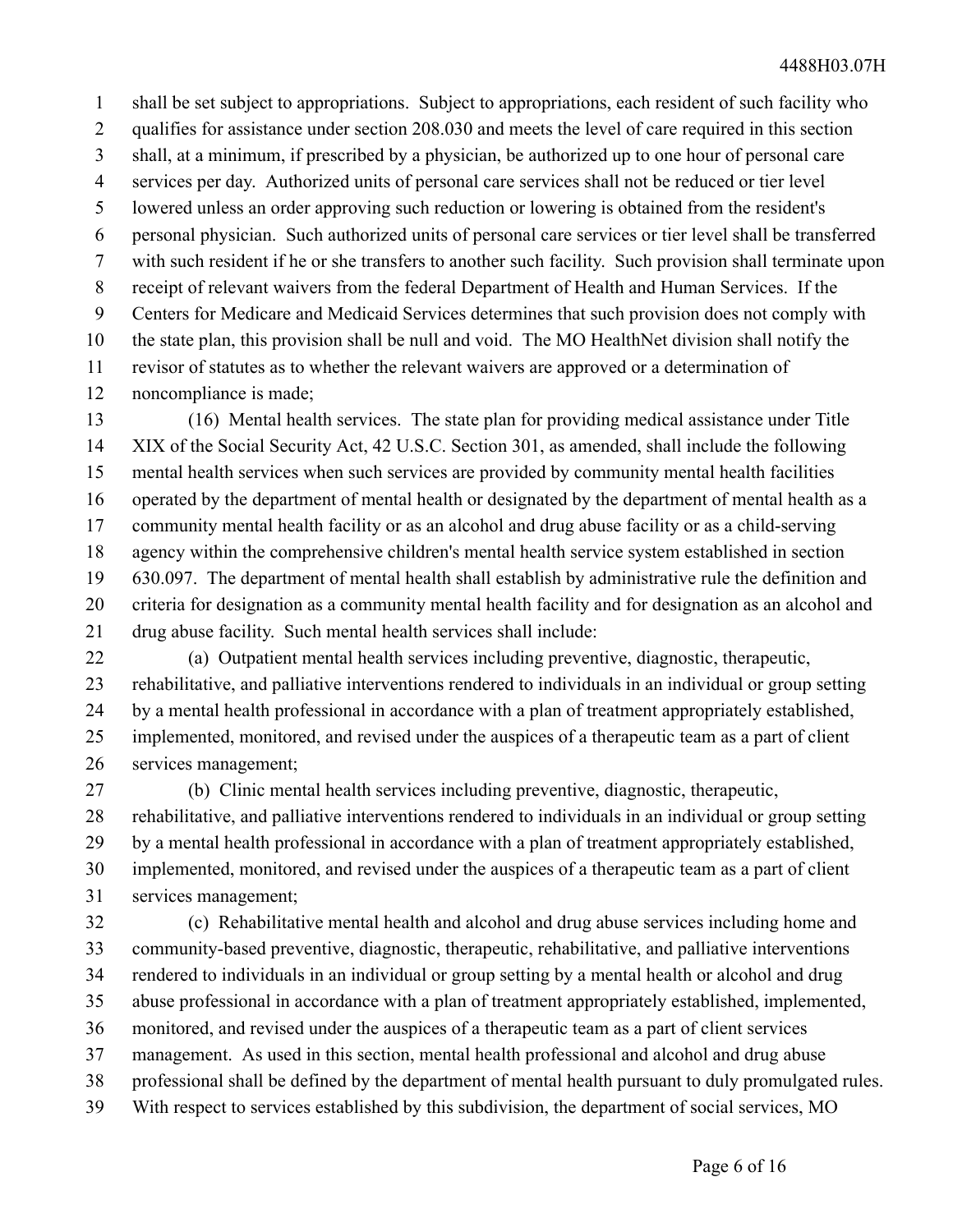HealthNet division, shall enter into an agreement with the department of mental health. Matching 1

- funds for outpatient mental health services, clinic mental health services, and rehabilitation services 2
- for mental health and alcohol and drug abuse shall be certified by the department of mental health to 3
- the MO HealthNet division. The agreement shall establish a mechanism for the joint 4
- implementation of the provisions of this subdivision. In addition, the agreement shall establish a mechanism by which rates for services may be jointly developed; 5 6
- 7

(17) Such additional services as defined by the MO HealthNet division to be furnished under waivers of federal statutory requirements as provided for and authorized by the federal Social Security Act (42 U.S.C. Section 301, et seq.) subject to appropriation by the general assembly; 8 9

(18) The services of an advanced practice registered nurse with a collaborative practice agreement to the extent that such services are provided in accordance with chapters 334 and 335, and regulations promulgated thereunder; 10 11 12

(19) Nursing home costs for participants receiving benefit payments under subdivision (4) of this subsection to reserve a bed for the participant in the nursing home during the time that the participant is absent due to admission to a hospital for services which cannot be performed on an outpatient basis, subject to the provisions of this subdivision: 13 14 15 16

17

(a) The provisions of this subdivision shall apply only if:

a. The occupancy rate of the nursing home is at or above ninety-seven percent of MO HealthNet certified licensed beds, according to the most recent quarterly census provided to the department of health and senior services which was taken prior to when the participant is admitted to the hospital; and 18 19 20 21

b. The patient is admitted to a hospital for a medical condition with an anticipated stay of three days or less; 22 23

24

(b) The payment to be made under this subdivision shall be provided for a maximum of three days per hospital stay; 25

(c) For each day that nursing home costs are paid on behalf of a participant under this subdivision during any period of six consecutive months such participant shall, during the same period of six consecutive months, be ineligible for payment of nursing home costs of two otherwise available temporary leave of absence days provided under subdivision (5) of this subsection; and 26 27 28 29

(d) The provisions of this subdivision shall not apply unless the nursing home receives notice from the participant or the participant's responsible party that the participant intends to return to the nursing home following the hospital stay. If the nursing home receives such notification and all other provisions of this subsection have been satisfied, the nursing home shall provide notice to the participant or the participant's responsible party prior to release of the reserved bed; 30 31 32 33 34

(20) Prescribed medically necessary durable medical equipment. An electronic web-based prior authorization system using best medical evidence and care and treatment guidelines consistent with national standards shall be used to verify medical need; 35 36 37

(21) Hospice care. As used in this subdivision, the term "hospice care" means a coordinated program of active professional medical attention within a home, outpatient and inpatient care which 38 39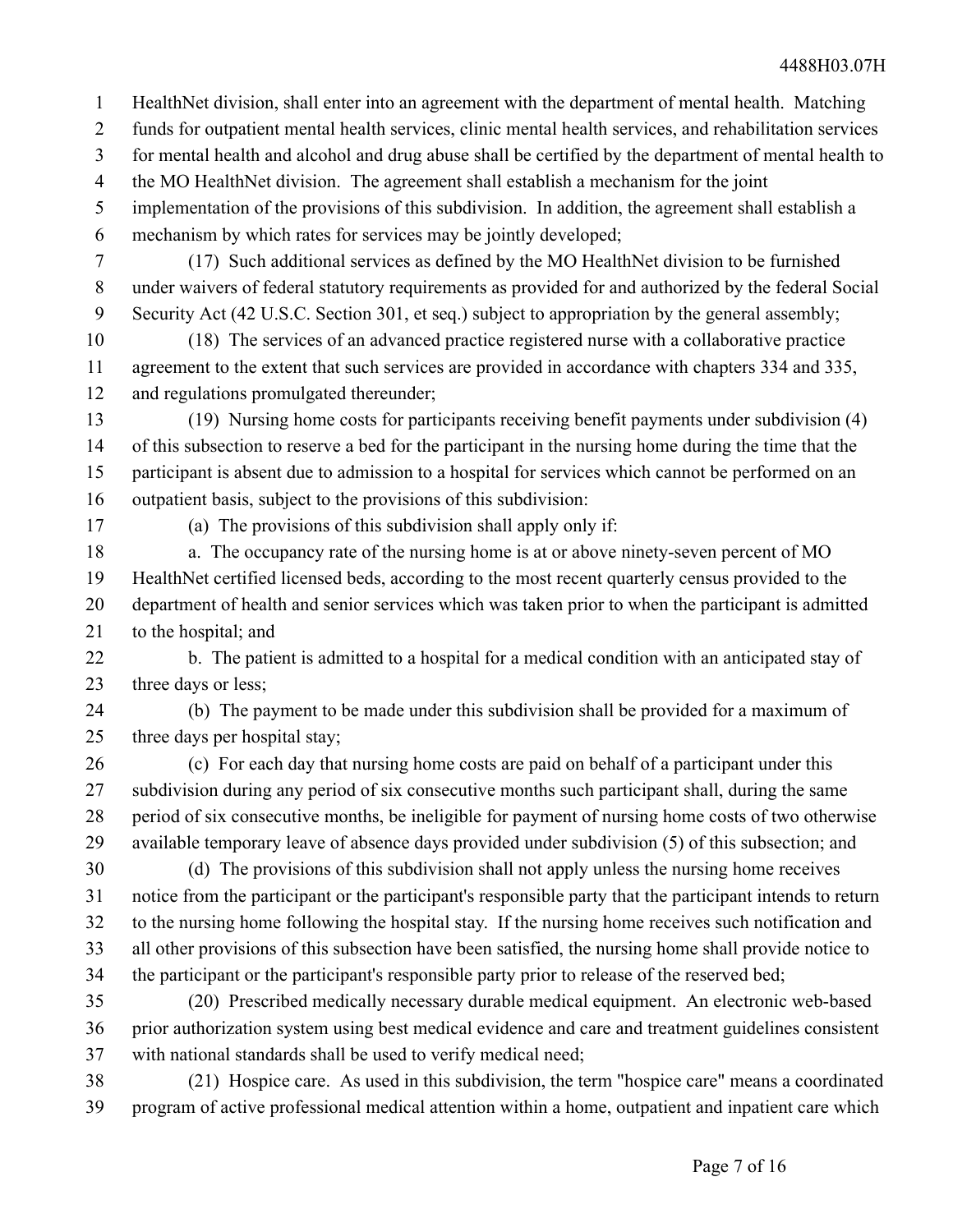treats the terminally ill patient and family as a unit, employing a medically directed interdisciplinary team. The program provides relief of severe pain or other physical symptoms and supportive care to meet the special needs arising out of physical, psychological, spiritual, social, and economic stresses which are experienced during the final stages of illness, and during dying and bereavement and meets the Medicare requirements for participation as a hospice as are provided in 42 CFR Part 418. The rate of reimbursement paid by the MO HealthNet division to the hospice provider for room and board furnished by a nursing home to an eligible hospice patient shall not be less than ninety-five percent of the rate of reimbursement which would have been paid for facility services in that nursing home facility for that patient, in accordance with subsection (c) of Section 6408 of P.L. 101-239 (Omnibus Budget Reconciliation Act of 1989); (22) Prescribed medically necessary dental services. Such services shall be subject to appropriations. An electronic web-based prior authorization system using best medical evidence and care and treatment guidelines consistent with national standards shall be used to verify medical need; (23) Prescribed medically necessary optometric services. Such services shall be subject to appropriations. An electronic web-based prior authorization system using best medical evidence and care and treatment guidelines consistent with national standards shall be used to verify medical need; (24) Blood clotting products-related services. For persons diagnosed with a bleeding disorder, as defined in section 338.400, reliant on blood clotting products, as defined in section 338.400, such services include: (a) Home delivery of blood clotting products and ancillary infusion equipment and supplies, including the emergency deliveries of the product when medically necessary; (b) Medically necessary ancillary infusion equipment and supplies required to administer the blood clotting products; and (c) Assessments conducted in the participant's home by a pharmacist, nurse, or local home health care agency trained in bleeding disorders when deemed necessary by the participant's treating physician; 1 2 3 4 5 6 7 8 9 10 11 12 13 14 15 16 17 18 19 20 21 22 23 24 25 26 27 28

(25) The MO HealthNet division shall, by January 1, 2008, and annually thereafter, report the status of MO HealthNet provider reimbursement rates as compared to one hundred percent of the Medicare reimbursement rates and compared to the average dental reimbursement rates paid by third-party payors licensed by the state. The MO HealthNet division shall, by July 1, 2008, provide to the general assembly a four-year plan to achieve parity with Medicare reimbursement rates and for third-party payor average dental reimbursement rates. Such plan shall be subject to appropriation and the division shall include in its annual budget request to the governor the necessary funding needed to complete the four-year plan developed under this subdivision. 2. Additional benefit payments for medical assistance shall be made on behalf of those eligible needy children, pregnant women and blind persons with any payments to be made on the basis of the reasonable cost of the care or reasonable charge for the services as defined and 29 30 31 32 33 34 35 36 37 38 39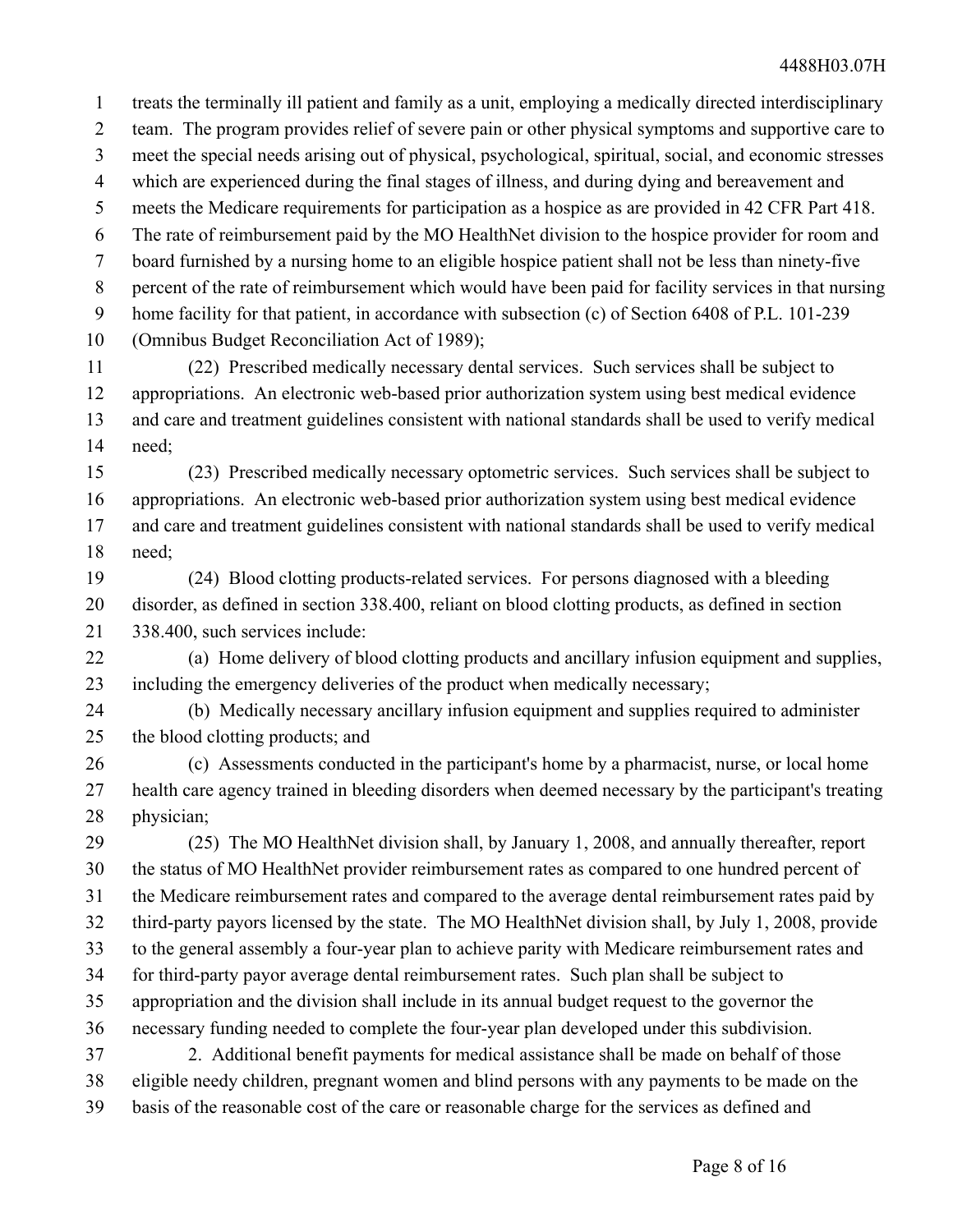- determined by the MO HealthNet division, unless otherwise hereinafter provided, for the following: 1
- (1) Dental services; 2

3 4

- (2) Services of podiatrists as defined in section 330.010;
- (3) Optometric services as described in section 336.010;
- (4) Orthopedic devices or other prosthetics, including eye glasses, dentures, hearing aids, and wheelchairs; 5 6

(5) Hospice care. As used in this subdivision, the term "hospice care" means a coordinated program of active professional medical attention within a home, outpatient and inpatient care which treats the terminally ill patient and family as a unit, employing a medically directed interdisciplinary team. The program provides relief of severe pain or other physical symptoms and supportive care to meet the special needs arising out of physical, psychological, spiritual, social, and economic stresses which are experienced during the final stages of illness, and during dying and bereavement and meets the Medicare requirements for participation as a hospice as are provided in 42 CFR Part 418. The rate of reimbursement paid by the MO HealthNet division to the hospice provider for room and board furnished by a nursing home to an eligible hospice patient shall not be less than ninety-five percent of the rate of reimbursement which would have been paid for facility services in that nursing home facility for that patient, in accordance with subsection (c) of Section 6408 of P.L. 101-239 (Omnibus Budget Reconciliation Act of 1989); 7 8 9 10 11 12 13 14 15 16 17 18

(6) Comprehensive day rehabilitation services beginning early posttrauma as part of a coordinated system of care for individuals with disabling impairments. Rehabilitation services must be based on an individualized, goal-oriented, comprehensive and coordinated treatment plan developed, implemented, and monitored through an interdisciplinary assessment designed to restore an individual to optimal level of physical, cognitive, and behavioral function. The MO HealthNet division shall establish by administrative rule the definition and criteria for designation of a comprehensive day rehabilitation service facility, benefit limitations and payment mechanism. Any rule or portion of a rule, as that term is defined in section 536.010, that is created under the authority delegated in this subdivision shall become effective only if it complies with and is subject to all of the provisions of chapter 536 and, if applicable, section 536.028. This section and chapter 536 are nonseverable and if any of the powers vested with the general assembly pursuant to chapter 536 to review, to delay the effective date, or to disapprove and annul a rule are subsequently held unconstitutional, then the grant of rulemaking authority and any rule proposed or adopted after August 28, 2005, shall be invalid and void. 19 20 21 22 23 24 25 26 27 28 29 30 31 32

3. The MO HealthNet division may require any participant receiving MO HealthNet benefits to pay part of the charge or cost until July 1, 2008, and an additional payment after July 1, 2008, as defined by rule duly promulgated by the MO HealthNet division, for all covered services except for those services covered under subdivisions (15) and (16) of subsection 1 of this section and sections 208.631 to 208.657 to the extent and in the manner authorized by Title XIX of the federal Social Security Act (42 U.S.C. Section 1396, et seq.) and regulations thereunder. When substitution of a generic drug is permitted by the prescriber according to section 338.056, and a 33 34 35 36 37 38 39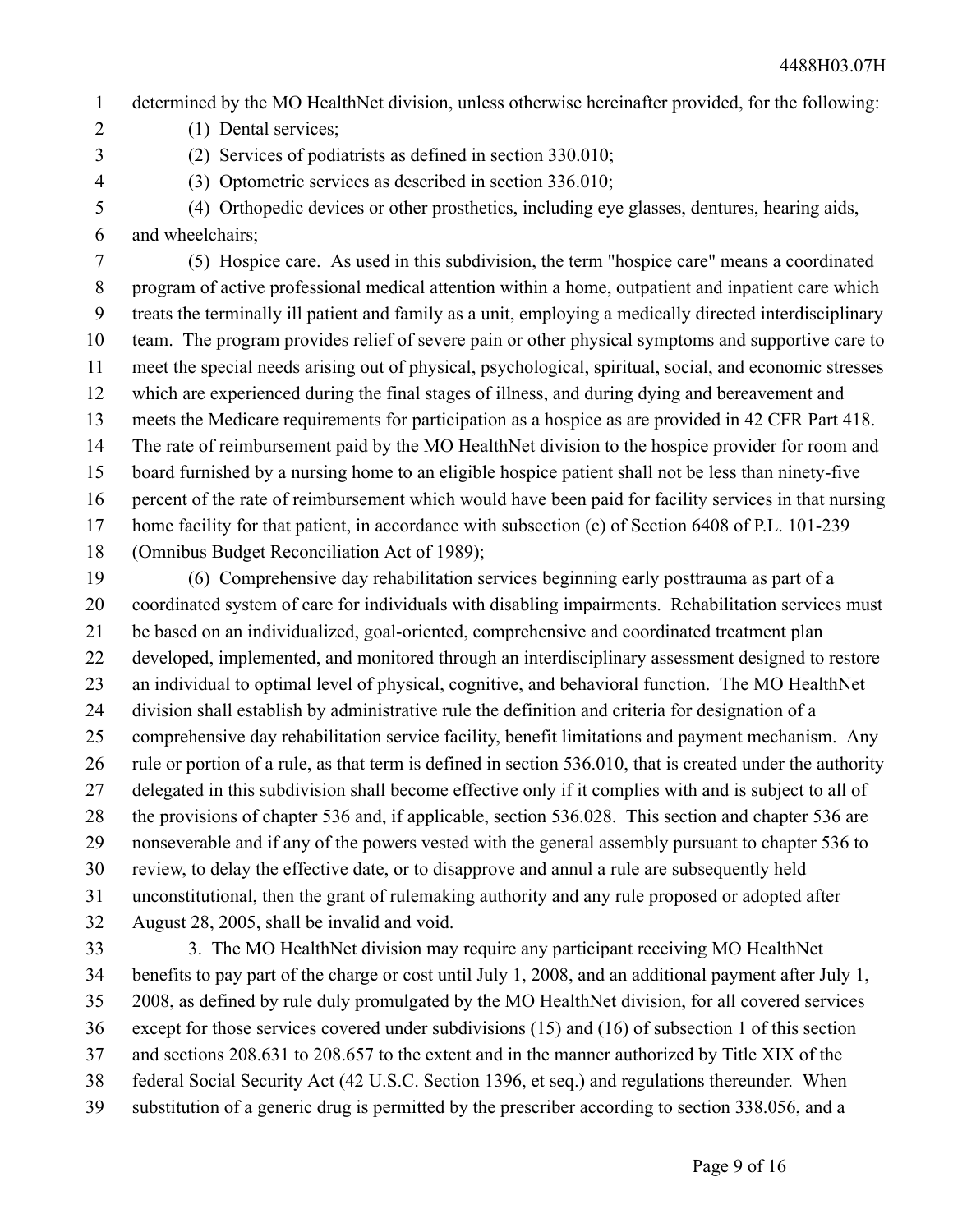generic drug is substituted for a name-brand drug, the MO HealthNet division may not lower or delete the requirement to make a co-payment pursuant to regulations of Title XIX of the federal Social Security Act. A provider of goods or services described under this section must collect from all participants the additional payment that may be required by the MO HealthNet division under authority granted herein, if the division exercises that authority, to remain eligible as a provider. Any payments made by participants under this section shall be in addition to and not in lieu of payments made by the state for goods or services described herein except the participant portion of the pharmacy professional dispensing fee shall be in addition to and not in lieu of payments to pharmacists. A provider may collect the co-payment at the time a service is provided or at a later date. A provider shall not refuse to provide a service if a participant is unable to pay a required payment. If it is the routine business practice of a provider to terminate future services to an individual with an unclaimed debt, the provider may include uncollected co-payments under this practice. Providers who elect not to undertake the provision of services based on a history of bad debt shall give participants advance notice and a reasonable opportunity for payment. A provider, representative, employee, independent contractor, or agent of a pharmaceutical manufacturer shall not make co-payment for a participant. This subsection shall not apply to other qualified children, pregnant women, or blind persons. If the Centers for Medicare and Medicaid Services does not approve the MO HealthNet state plan amendment submitted by the department of social services that would allow a provider to deny future services to an individual with uncollected co-payments, the denial of services shall not be allowed. The department of social services shall inform providers regarding the acceptability of denying services as the result of unpaid co-payments. 1 2 3 4 5 6 7 8 9 10 11 12 13 14 15 16 17 18 19 20 21

4. The MO HealthNet division shall have the right to collect medication samples from participants in order to maintain program integrity. 22 23

5. Reimbursement for obstetrical and pediatric services under subdivision (6) of subsection 1 of this section shall be timely and sufficient to enlist enough health care providers so that care and services are available under the state plan for MO HealthNet benefits at least to the extent that such care and services are available to the general population in the geographic area, as required under subparagraph (a)(30)(A) of 42 U.S.C. Section 1396a and federal regulations promulgated thereunder. 24 25 26 27 28 29

6. Beginning July 1, 1990, reimbursement for services rendered in federally funded health centers shall be in accordance with the provisions of subsection 6402(c) and Section 6404 of P.L. 101-239 (Omnibus Budget Reconciliation Act of 1989) and federal regulations promulgated thereunder. 30 31 32 33

7. Beginning July 1, 1990, the department of social services shall provide notification and referral of children below age five, and pregnant, breast-feeding, or postpartum women who are determined to be eligible for MO HealthNet benefits under section 208.151 to the special supplemental food programs for women, infants and children administered by the department of health and senior services. Such notification and referral shall conform to the requirements of Section 6406 of P.L. 101-239 and regulations promulgated thereunder. 34 35 36 37 38 39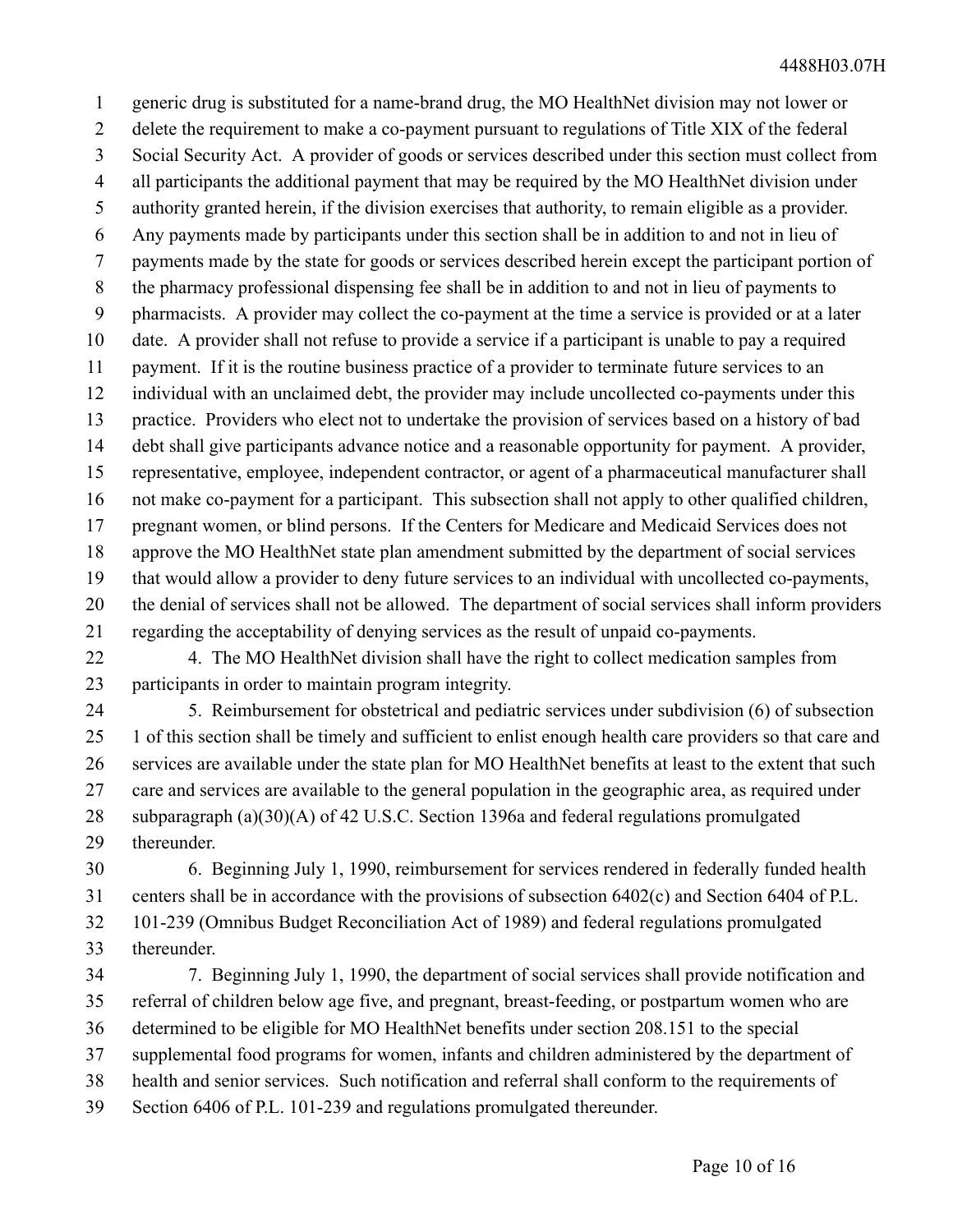- 8. Providers of long-term care services shall be reimbursed for their costs in accordance with the provisions of Section 1902 (a)(13)(A) of the Social Security Act, 42 U.S.C. Section 1396a, as amended, and regulations promulgated thereunder. 1 2 3
- 9. Reimbursement rates to long-term care providers with respect to a total change in ownership, at arm's length, for any facility previously licensed and certified for participation in the MO HealthNet program shall not increase payments in excess of the increase that would result from the application of Section 1902 (a)(13)(C) of the Social Security Act, 42 U.S.C. Section 1396a  $(a)(13)(C)$ . 4 5 6 7 8
- 9

10. The MO HealthNet division may enroll qualified residential care facilities and assisted living facilities, as defined in chapter 198, as MO HealthNet personal care providers. 10

11. Any income earned by individuals eligible for certified extended employment at a sheltered workshop under chapter 178 shall not be considered as income for purposes of determining eligibility under this section. 11 12 13

12. If the Missouri Medicaid audit and compliance unit changes any interpretation or application of the requirements for reimbursement for MO HealthNet services from the interpretation or application that has been applied previously by the state in any audit of a MO HealthNet provider, the Missouri Medicaid audit and compliance unit shall notify all affected MO HealthNet providers five business days before such change shall take effect. Failure of the Missouri Medicaid audit and compliance unit to notify a provider of such change shall entitle the provider to continue to receive and retain reimbursement until such notification is provided and shall waive any liability of such provider for recoupment or other loss of any payments previously made prior to the five business days after such notice has been sent. Each provider shall provide the Missouri Medicaid audit and compliance unit a valid email address and shall agree to receive communications electronically. The notification required under this section shall be delivered in writing by the United States Postal Service or electronic mail to each provider. 14 15 16 17 18 19 20 21 22 23 24 25

13. Nothing in this section shall be construed to abrogate or limit the department's statutory requirement to promulgate rules under chapter 536. 26 27

14. Beginning July 1, 2016, and subject to appropriations, providers of behavioral, social, and psychophysiological services for the prevention, treatment, or management of physical health problems shall be reimbursed utilizing the behavior assessment and intervention reimbursement codes 96150 to 96154 or their successor codes under the Current Procedural Terminology (CPT) 28 29 30 31

- coding system. Providers eligible for such reimbursement shall include psychologists. 32
- 208.153. 1. Pursuant to and not inconsistent with the provisions of sections 208.151 and 208.152, the MO HealthNet division shall by rule and regulation define the reasonable costs, manner, extent, quantity, quality, charges and fees of MO HealthNet benefits herein provided. The benefits available under these sections shall not replace those provided under other federal or state law or under other contractual or legal entitlements of the persons receiving them, and all persons shall be required to apply for and utilize all benefits available to them and to pursue all causes of action to which they are entitled. Any person entitled to MO HealthNet benefits may obtain it from 33 34 35 36 37 38 39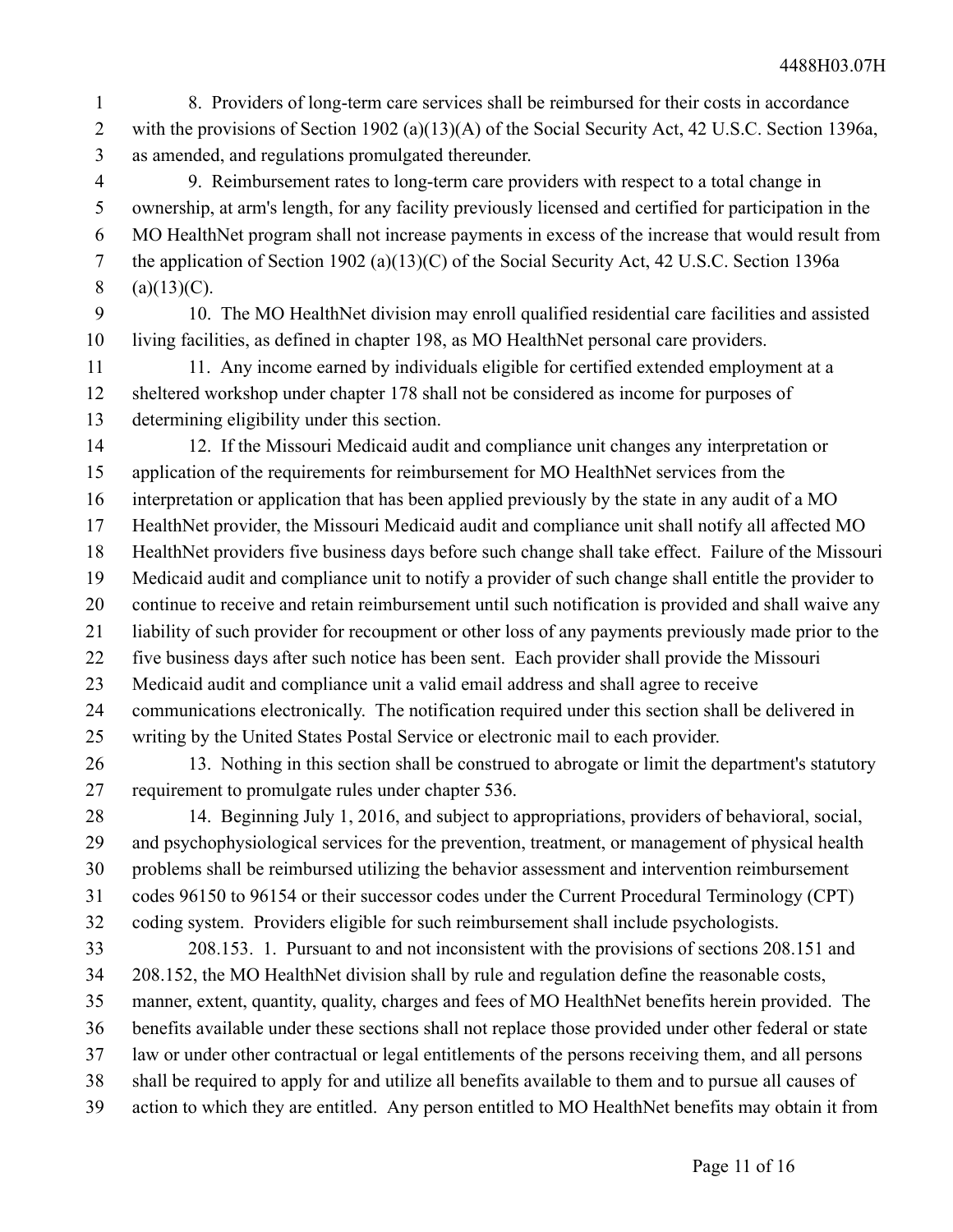- any provider of services which is not excluded or disqualified as a provider under any provision of 1
- law including, but not limited to, section 208.164, with which an agreement is in effect under this 2
- section and which undertakes to provide the services, as authorized by the MO HealthNet division. 3
- At the discretion of the director of the MO HealthNet division and with the approval of the 4
- governor, the MO HealthNet division is authorized to provide medical benefits for participants 5
- receiving public assistance by expending funds for the payment of federal medical insurance 6
- premiums, coinsurance and deductibles pursuant to the provisions of Title XVIII B and XIX, Public 7
- Law 89-97, 1965 amendments to the federal Social Security Act (42 U.S.C. 301, et seq.), as 8
- amended. 9
- 2. MO HealthNet shall include benefit payments on behalf of qualified Medicare beneficiaries as defined in 42 U.S.C. Section 1396d(p). The family support division shall by rule and regulation establish which qualified Medicare beneficiaries are eligible. The MO HealthNet division shall define the premiums, deductible and coinsurance provided for in 42 U.S.C. Section 1396d(p) to be provided on behalf of the qualified Medicare beneficiaries. 10 11 12 13 14
- 3. MO HealthNet shall include benefit payments for Medicare Part A cost sharing as defined in clause (p)(3)(A)(i) of 42 U.S.C. 1396d on behalf of qualified disabled and working individuals as defined in subsection (s) of Section 42 U.S.C. 1396d as required by subsection (d) of Section 6408 of P.L. 101-239 (Omnibus Budget Reconciliation Act of 1989). The MO HealthNet division may impose a premium for such benefit payments as authorized by paragraph (d)(3) of Section 6408 of P.L. 101-239. 15 16 17 18 19 20
- 4. MO HealthNet shall include benefit payments for Medicare Part B cost sharing described in 42 U.S.C. Section 1396(d)(p)(3)(A)(ii) for individuals described in subsection 2 of this section, but for the fact that their income exceeds the income level established by the state under 42 U.S.C. Section 1396(d)(p)(2) but is less than one hundred and ten percent beginning January 1, 1993, and less than one hundred and twenty percent beginning January 1, 1995, of the official poverty line for a family of the size involved. 21 22 23 24 25 26
- 5. For an individual eligible for MO HealthNet under Title XIX of the Social Security Act, MO HealthNet shall include payment of enrollee premiums in a group health plan and all deductibles, coinsurance and other cost-sharing for items and services otherwise covered under the state Title XIX plan under Section 1906 of the federal Social Security Act and regulations established under the authority of Section 1906, as may be amended. Enrollment in a group health plan must be cost effective, as established by the Secretary of Health and Human Services, before enrollment in the group health plan is required. If all members of a family are not eligible for MO HealthNet and enrollment of the Title XIX eligible members in a group health plan is not possible unless all family members are enrolled, all premiums for noneligible members shall be treated as payment for MO HealthNet of eligible family members. Payment for noneligible family members must be cost effective, taking into account payment of all such premiums. Non-Title XIX eligible family members shall pay all deductible, coinsurance and other cost-sharing obligations. Each individual as a condition of eligibility for MO HealthNet benefits shall apply for enrollment in the 27 28 29 30 31 32 33 34 35 36 37 38 39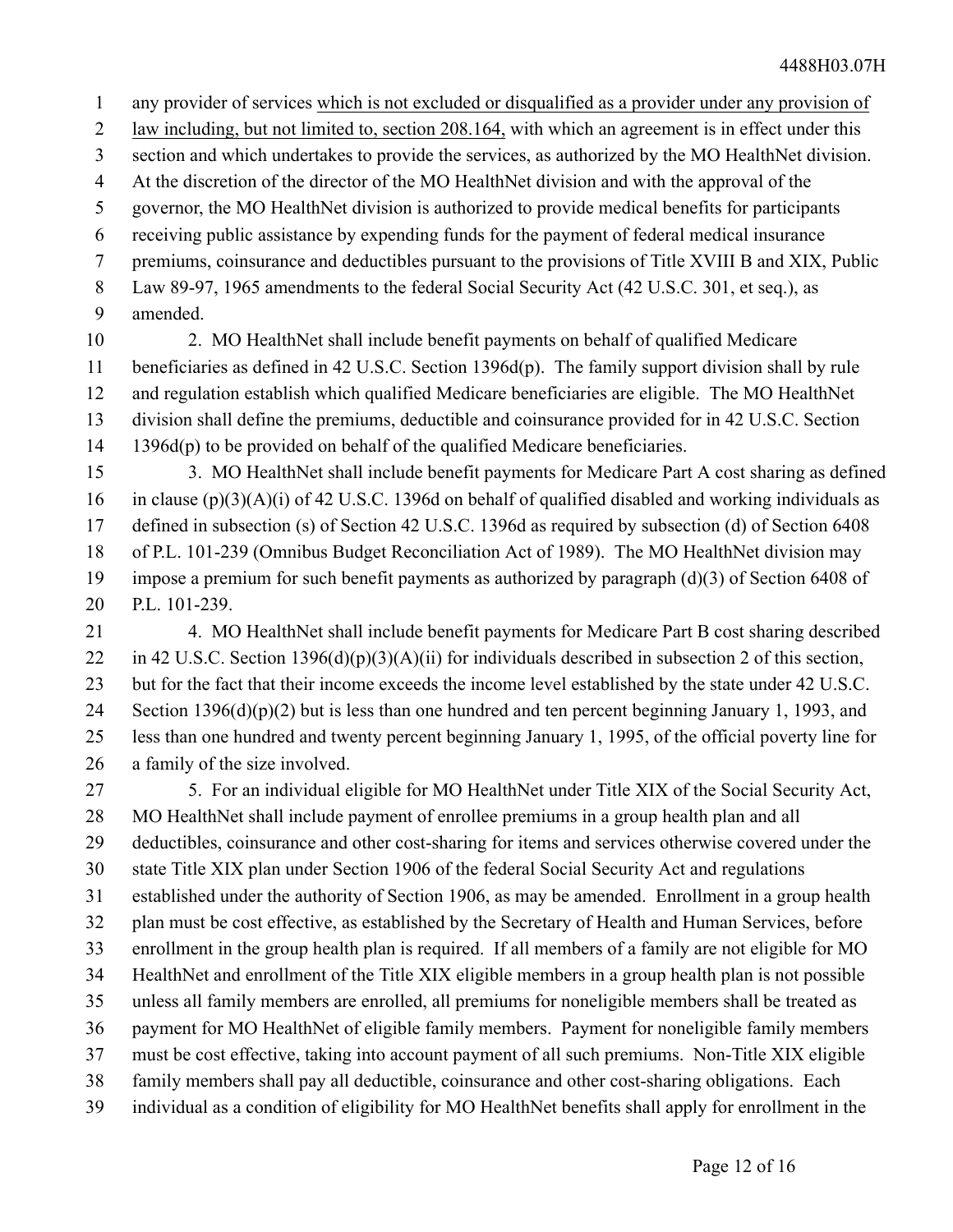group health plan. 1

6. Any Social Security cost-of-living increase at the beginning of any year shall be disregarded until the federal poverty level for such year is implemented. 2 3

7. If a MO HealthNet participant has paid the requested spenddown in cash for any month and subsequently pays an out-of-pocket valid medical expense for such month, such expense shall be allowed as a deduction to future required spenddown for up to three months from the date of such expense. 4 5 6 7

8 9

208.164. 1. As used in this section, unless the context clearly requires otherwise, the following terms mean:

(1) "Abuse", a documented pattern of inducing, furnishing, or otherwise causing a recipient to receive services or merchandise not otherwise required or requested by the recipient, attending physician or appropriate utilization review team; a documented pattern of performing and billing tests, examinations, patient visits, surgeries, drugs or merchandise that exceed limits or frequencies determined by the department for like practitioners for which there is no demonstrable need, or for which the provider has created the need through ineffective services or merchandise previously rendered. The decision to impose any of the sanctions authorized in this section shall be made by the director of the department, following a determination of demonstrable need or accepted medical practice made in consultation with medical or other health care professionals, or qualified peer review teams; 10 11 12 13 14 15 16 17 18 19

20

(2) "Department", the department of social services;

(3) "Excessive use", the act, by a person eligible for services under a contract or provider agreement between the department of social services or its divisions and a provider, of seeking and/or obtaining medical assistance benefits from a number of like providers and in quantities which exceed the levels that are considered medically necessary by current medical practices and standards for the eligible person's needs; 21 22 23 24 25

(4) "Fraud", a known false representation, including the concealment of a material fact that the provider knew or should have known through the usual conduct of his or her profession or occupation, upon which the provider claims reimbursement under the terms and conditions of a contract or provider agreement and the policies pertaining to such contract or provider agreement of the department or its divisions in carrying out the providing of services, or under any approved state plan authorized by the federal Social Security Act; 26 27 28 29 30 31

32

(5) "Health plan", a group of services provided to recipients of medical assistance benefits by providers under a contract with the department; 33

(6) "Medical assistance benefits", those benefits authorized to be provided by sections 208.152 and 208.162; 34 35

(7) "Prior authorization", approval to a provider to perform a service or services for an eligible person required by the department or its divisions in advance of the actual service being provided or approved for a recipient to receive a service or services from a provider, required by the department or its designated division in advance of the actual service or services being received; 36 37 38 39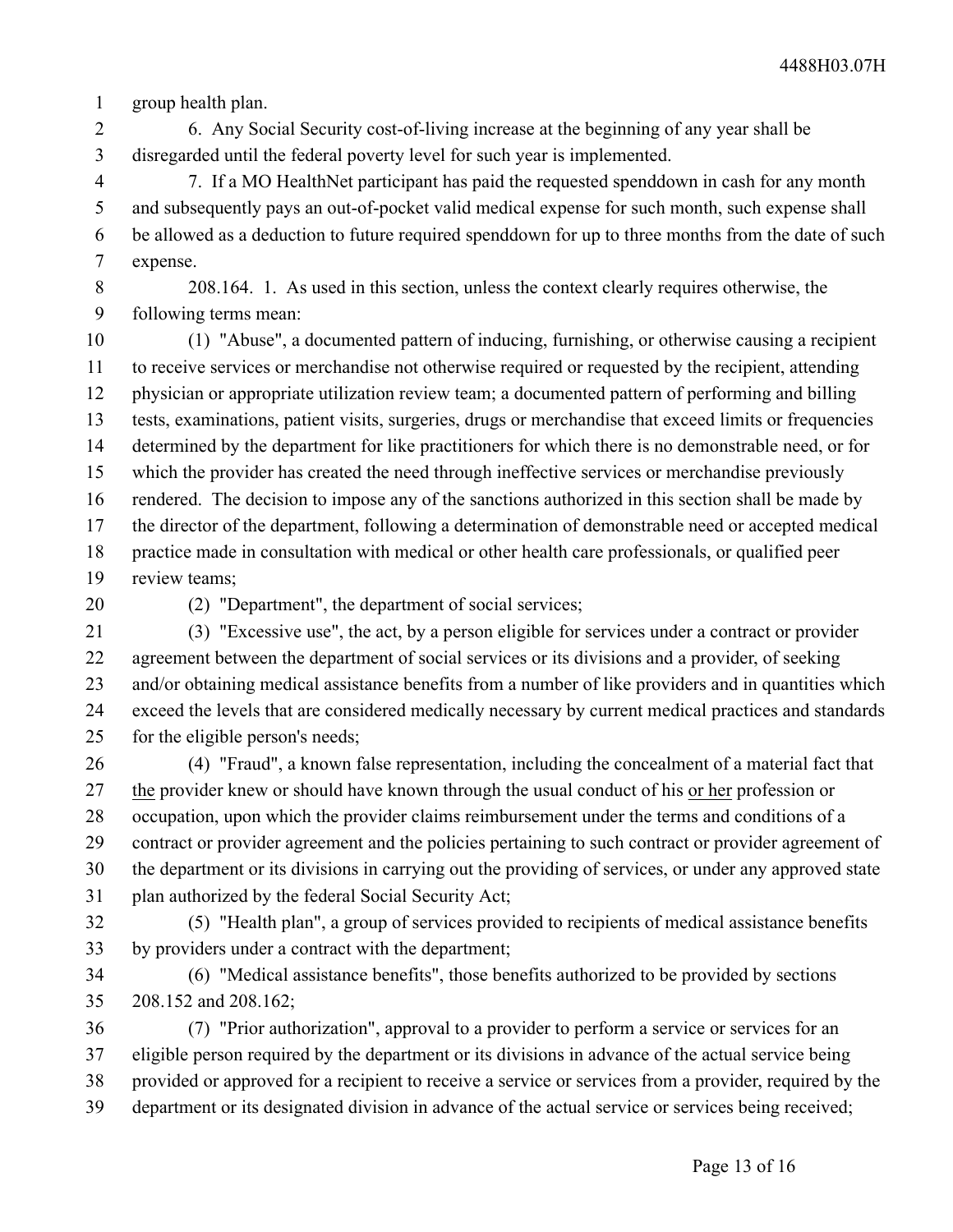(8) "Provider", any person, partnership, corporation, not-for-profit corporation, professional corporation, or other business entity that enters into a contract or provider agreement with the department or its divisions for the purpose of providing services to eligible persons, and obtaining from the department or its divisions reimbursement therefor; 1 2 3 4

(9) "Recipient", a person who is eligible to receive medical assistance benefits allocated through the department; 5 6

(10) "Service", the specific function, act, successive acts, benefits, continuing benefits, requested by an eligible person or provided by the provider under contract with the department or its divisions. 7 8 9

2. The department or its divisions shall have the authority to suspend, revoke, or cancel any contract or provider agreement or refuse to enter into a new contract or provider agreement with any provider where it is determined the provider has committed or allowed its agents, servants, or employees to commit acts defined as abuse or fraud in this section. 10 11 12 13

3. The department or its divisions shall have the authority to impose prior authorization as defined in this section: 14 15

(1) When it has reasonable cause to believe a provider or recipient has knowingly followed a course of conduct which is defined as abuse or fraud or excessive use by this section; or 16 17

(2) When it determines by rule that prior authorization is reasonable for a specified service or procedure. 18 19

4. If a provider or recipient reports to the department or its divisions the name or names of providers or recipients who, based upon their personal knowledge has reasonable cause to believe an act or acts are being committed which are defined as abuse, fraud or excessive use by this section, such report shall be confidential and the reporter's name shall not be divulged to anyone by the department or any of its divisions, except at a judicial proceeding upon a proper protective order being entered by the court. 20 21 22 23 24 25

5. Payments for services under any contract or provider agreement between the department or its divisions and a provider may be withheld by the department or its divisions from the provider for acts or omissions defined as abuse or fraud by this section, until such time as an agreement between the parties is reached or the dispute is adjudicated under the laws of this state. 26 27 28 29

6. The department or its designated division shall have the authority to review all cases and claim records for any recipient of public assistance benefits and to determine from these records if the recipient has, as defined in this section, committed excessive use of such services by seeking or obtaining services from a number of like providers of services and in quantities which exceed the levels considered necessary by current medical or health care professional practice standards and policies of the program. 30 31 32 33 34 35

7. The department or its designated division shall have the authority with respect to recipients of medical assistance benefits who have committed excessive use to limit or restrict the use of the recipient's Medicaid identification card to designated providers and for designated services; the actual method by which such restrictions are imposed shall be at the discretion of the 36 37 38 39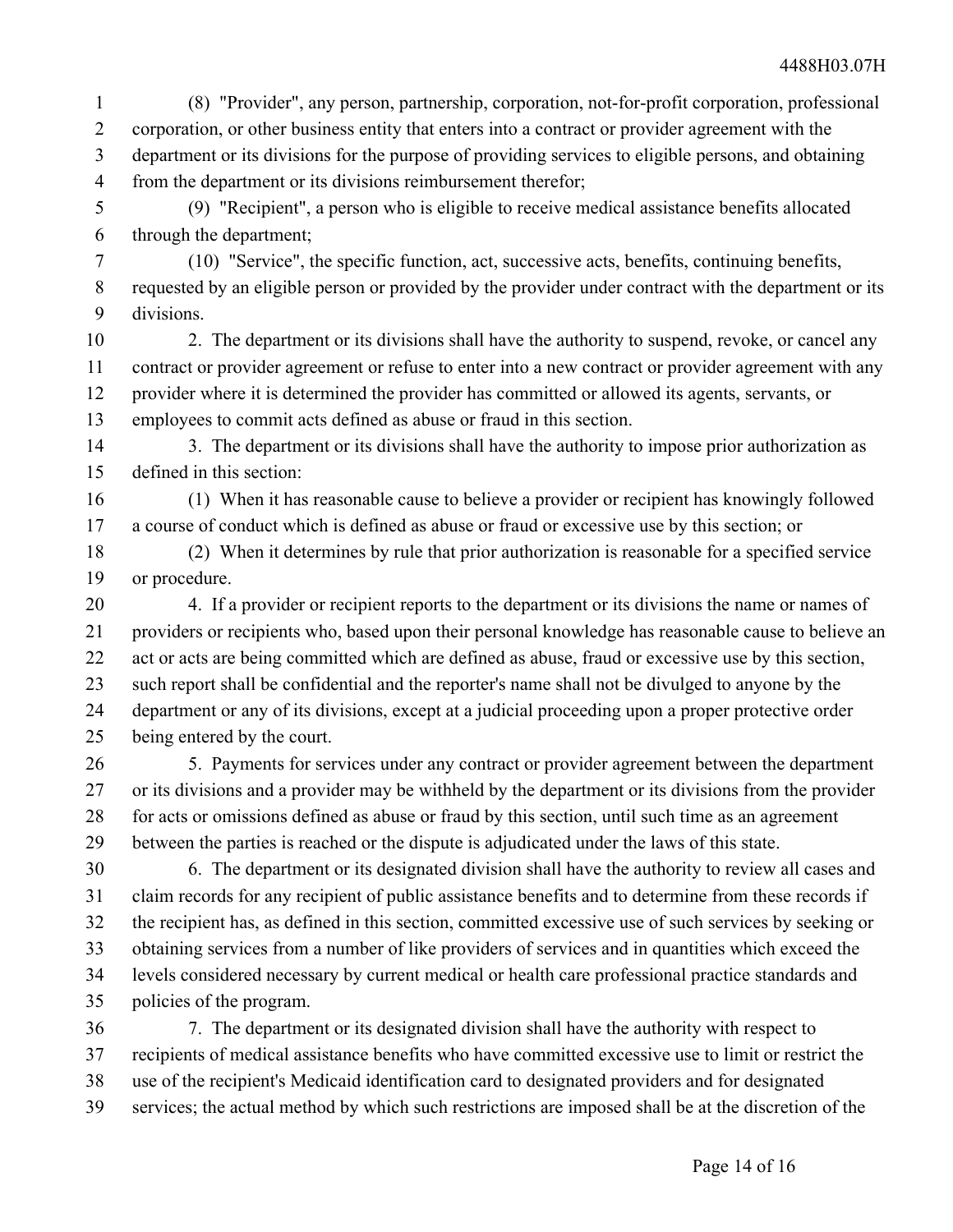department of social services or its designated division. 1

8. The department or its designated division shall have the authority with respect to any recipient of medical assistance benefits whose use has been restricted under subsection 7 of this section and who obtains or seeks to obtain medical assistance benefits from a provider other than one of the providers for designated services to terminate medical assistance benefits as defined by this chapter, where allowed by the provisions of the federal Social Security Act. 2 3 4 5 6

7

9. The department or its designated division shall have the authority with respect to any provider who knowingly allows a recipient to violate subsection 7 of this section or who fails to report a known violation of subsection 7 of this section to the department of social services or its designated division to terminate or otherwise sanction such provider's status as a participant in the medical assistance program. Any person making such a report shall not be civilly liable when the report is made in good faith. 8 9 10 11 12

10. In order to comply with the provisions of 42 U.S.C. Section 1320a-7(a) relating to mandatory exclusion of certain individuals and entities from participation in any federal health care program, and in furtherance of the state's authority under federal law, as implemented by 42 CFR 13 14 15

1002.3(b), to exclude an individual or entity from MO HealthNet for any reason or period 16

authorized by state law, the department or its divisions shall suspend, revoke, or cancel any contract 17

or provider agreement or refuse to enter into a new contract or provider agreement with any 18

provider where it is determined that such provider is not qualified to perform the service or services required, as described in 42 U.S.C. Section 1396a(a)(23), because such provider, or such provider's 19 20

agent, servant, or employee acting under such provider's authority: 21

(1) Has a conviction related to the delivery of any item or service under Medicare or under any state health care program, as described in 42 U.S.C. Section 1320a-7(a)(1); 22 23

(2) Has a conviction related to the neglect or abuse of a patient in connection with the delivery of any health care item or service, as described in 42 U.S.C. Section 1320a-7(a)(2); 24 25

(3) Has a felony conviction related to health care fraud, theft, embezzlement, breach of fiduciary responsibility, or other financial misconduct, as described in 42 U.S.C. Section 1320a-26 27

 $7(a)(3);$ 28

(4) Has a felony conviction related to the unlawful manufacture, distribution, prescription, or dispensation of a controlled substance, as described in 42 U.S.C. Section 1320a-7(a)(4); 29 30

(5) Has been found guilty of a pattern of intentional discrimination in the delivery or 31

nondelivery of any health care item or service based on the race, color, or national origin of 32

recipients, as described in 42 U.S.C. Section 175 2000d; or is an organization whose original 33

"principles and aims" were to limit the "reckless procreation" of "[t]hose least fit to carry on the 34

race", "[t]o create a race of well born children", and for the "sterilization of the insane and 35

feebleminded", and whose founder and first president supported eugenics as the solution for racial, 36

political, and social problems and advocated for the use of birth control for "the elimination of the 37

unfit" and stopping "the reproduction of the unfit"; or 38

(6) Is an abortion facility, as defined in section 188.015, or an affiliate or associate of such 39